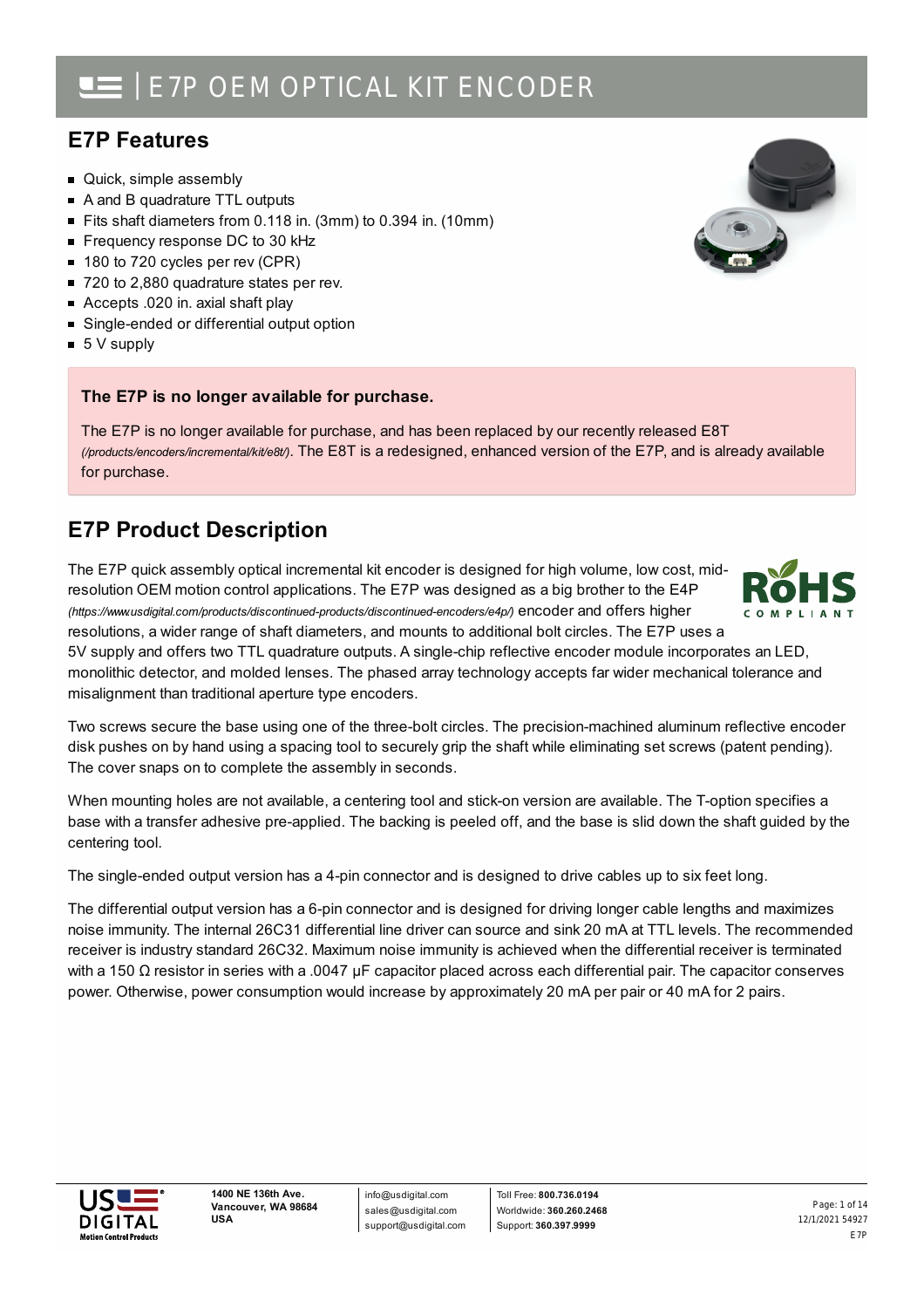### **Mechanical Drawings**



### **Specifications**

### **ENVIRONMENTAL**

| <b>PARAMETER</b>                                                                             | <b>VALUE</b> | <b>UNITS</b> |
|----------------------------------------------------------------------------------------------|--------------|--------------|
| Vibration (5Hz to 2kHz)                                                                      | 20           | G            |
| Max. Relative Humidity                                                                       | 90           | %            |
| Storage Temperature                                                                          | $-40$ to 100 | С            |
| <b>Operating Temperature</b>                                                                 | $-20$ to 100 | C            |
| Electrostatic Discharge, IEC 61000-4-2<br>Single-ended (S-option)<br>Differential (D-option) | ± 3<br>±2    | kV           |

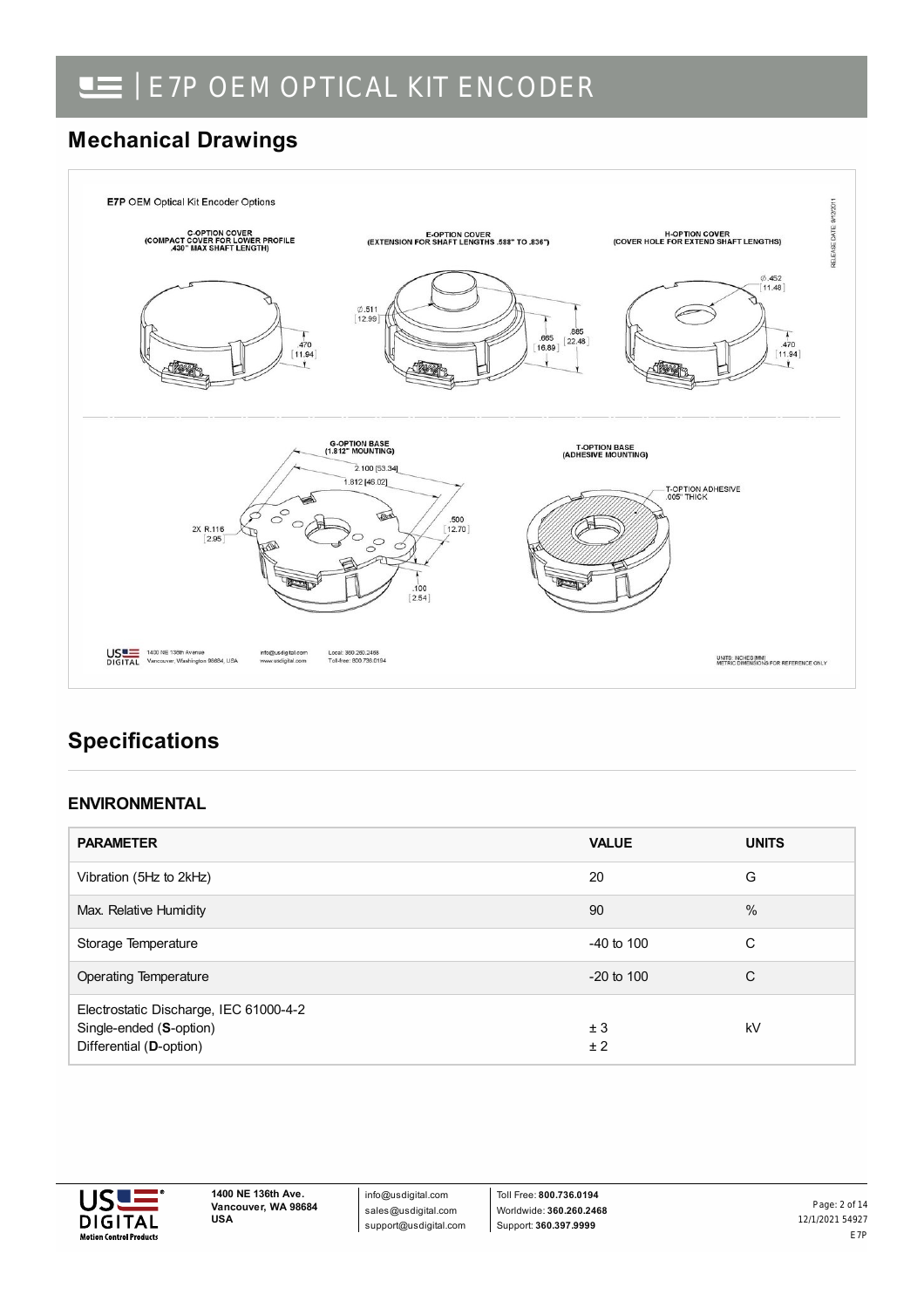#### **MECHANICAL**

| <b>PARAMETER</b>                                                                                                  | <b>VALUE</b>                                                    | <b>UNITS</b>                                                                                                                              |
|-------------------------------------------------------------------------------------------------------------------|-----------------------------------------------------------------|-------------------------------------------------------------------------------------------------------------------------------------------|
| Max. Shaft Axial Play                                                                                             | ±.020                                                           | in.                                                                                                                                       |
| Max. Off-axis Mounting<br>Tolerance                                                                               | ±.010                                                           | in.                                                                                                                                       |
| Max. Acceleration                                                                                                 | 250000                                                          | rad/sec <sup>2</sup>                                                                                                                      |
| Maximum RPM (1)<br>e.x. $CPR = 720$ , max.<br>$rpm = 5000$<br>e.x. $CPR = 180$ , max.<br>$rpm = 20000$            | minimum value<br>of<br>(3600000/CPR)<br>and (60000)             | rpm                                                                                                                                       |
| Codewheel Moment of<br>Inertia                                                                                    | $7.03 \times 10^{-5}$                                           | $oz-in-s2$                                                                                                                                |
| Required Shaft Length<br>With D-Cover option<br>With C-Cover option<br>With E-Cover option<br>With H-Cover option | 0.355 to 0.587<br>0.355 to 0.430<br>0.355 to 0.836<br>$>=0.355$ | in.<br>in.<br>in.<br>in.                                                                                                                  |
| Mounting Screw Torque                                                                                             | $2 - 3$                                                         | in-lbs                                                                                                                                    |
| Technical Bulletin TB1001 - Shaft and Bore<br>Tolerances                                                          |                                                                 | Download (https://www.usdigital.com/support/resources/reference/technical-docs/technical-<br>bulletins/shaft-and-bore-tolerances-tb1001/) |

(1) 60000 rpm is the maximum rpm due to mechanical considerations. The maximum rpm due to the module's 30kHz maximum count frequency is (3600000/CPR).

#### **SINGLE-ENDED ELECTRICAL**

| <b>SPECIFICATIONS</b> | MIN. | TYP. | MAX. | <b>UNITS</b>   | <b>NOTES</b>                        |
|-----------------------|------|------|------|----------------|-------------------------------------|
| Supply Voltage        | 4.5  | 5.0  | 5.5  | $\vee$         |                                     |
| Supply Current        |      | 21   | 27   | m <sub>A</sub> | no load                             |
| Low-level Output      |      |      | 0.4  | $\vee$         | $I_{OL}$ = 6 mA                     |
| High-level Output     | 2.4  |      |      | $\vee$         | $I_{OH} = -1$ mA                    |
| Rise Time             |      | 500  |      | ns             | $CL = 25$ pF, $RL = 2.7$ k $\Omega$ |
| Fall Time             |      | 100  |      | ns             |                                     |



info@usdigital.com sales@usdigital.com support@usdigital.com

Toll Free: **800.736.0194** Worldwide: **360.260.2468** Support: **360.397.9999**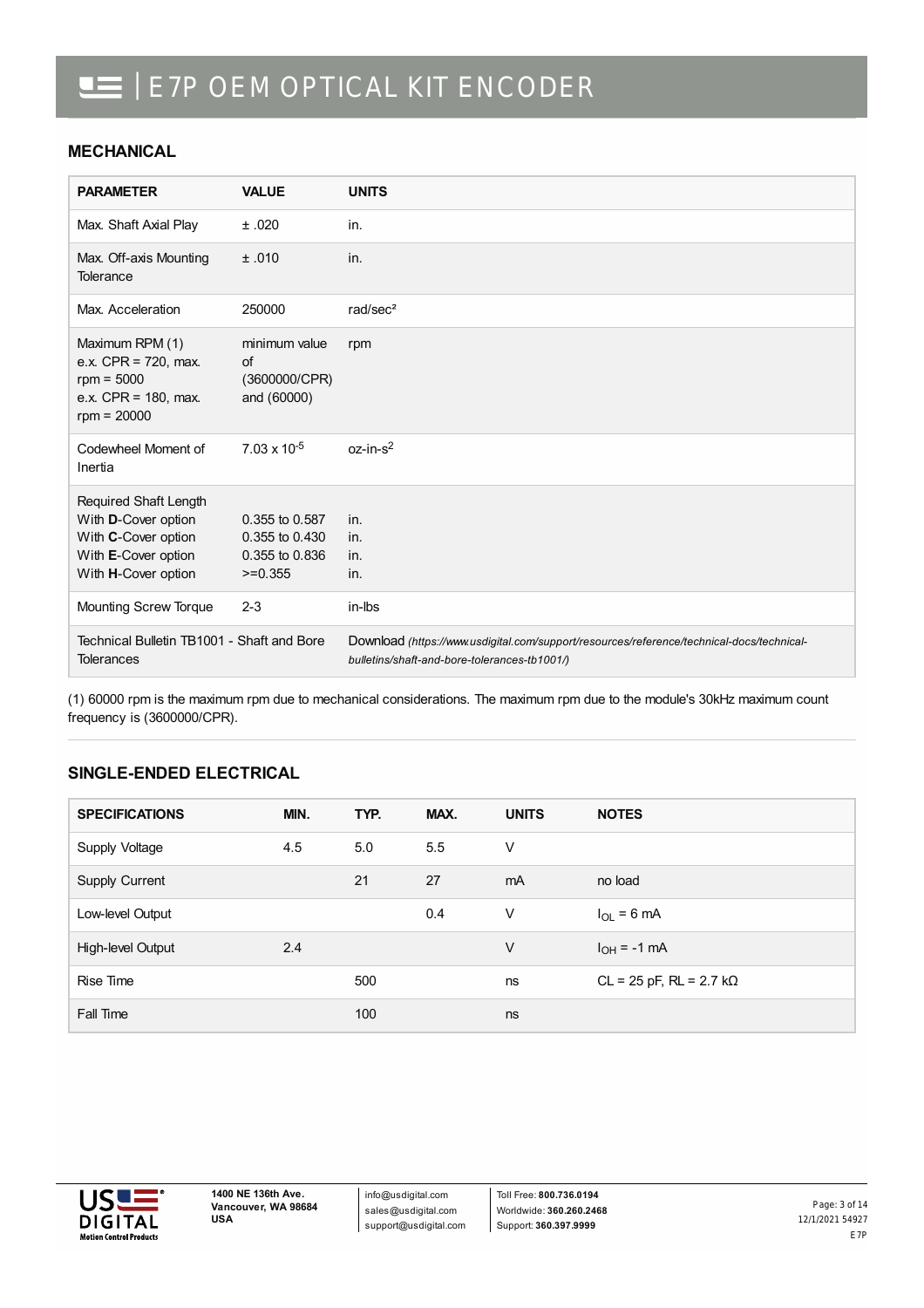### **DIFFERENTIAL ELECTRICAL**

| <b>SPECIFICATIONS</b>              | MIN. | TYP. | MAX. | <b>UNITS</b> | <b>NOTES</b>          |
|------------------------------------|------|------|------|--------------|-----------------------|
| Supply Voltage                     | 4.5  | 5.0  | 5.5  | V            |                       |
| <b>Supply Current</b>              |      | 23   | 30   | mA           |                       |
| Low-level Output                   |      | 0.2  | 0.4  | V            | $I_{OL}$ = 20mA max.  |
| High-level Output                  | 2.4  | 3.4  |      | ٧            | $I_{OH}$ = -20mA max. |
| Differential Output Rise/Fall Time |      |      | 15   | ns           |                       |

### **PHASE RELATIONSHIP**



| <b>PARAMETER</b>    | TYP.         | MAX.         | <b>UNITS</b>       |
|---------------------|--------------|--------------|--------------------|
| Symmetry, S         | $180 \pm 16$ | $180 \pm 75$ | electrical degrees |
| Quadrature Delay, Q | $90 \pm 10$  | $90 \pm 60$  | electrical degrees |

(1) A leads B for clockwise shaft rotation, and B leads A for counterclockwise rotation viewed from the cover/label side of the encoder.

(2) Typical values represent the encoder performance at typical mounting alignment, whereas the maximum values represent the encoder performance across the range of recommended mounting tolerance.



info@usdigital.com sales@usdigital.com support@usdigital.com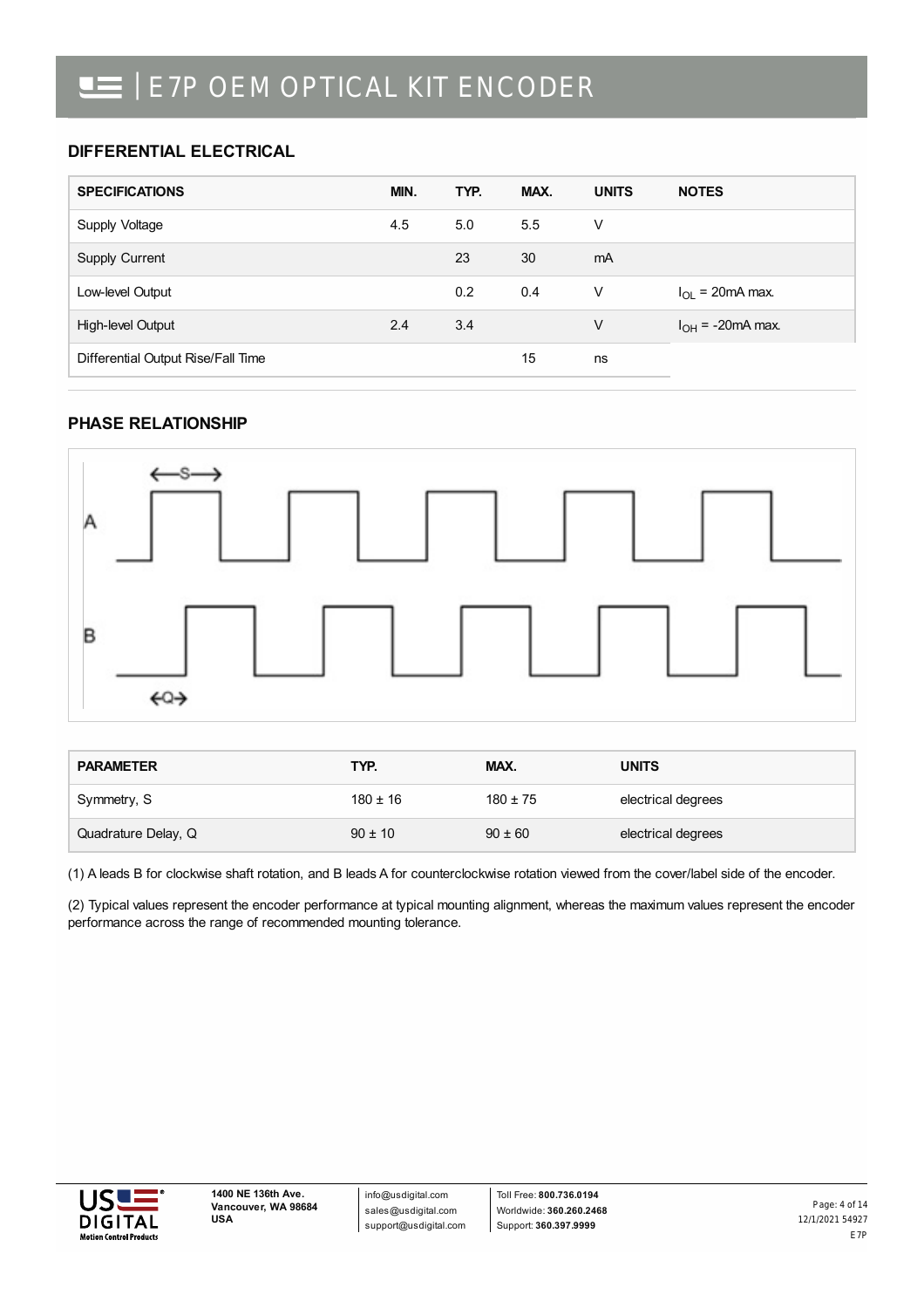#### **PIN-OUTS**

|                | 4-PIN SINGLE-ENDED (1) |                | 6-PIN DIFFERENTIAL (2) |  |  |
|----------------|------------------------|----------------|------------------------|--|--|
| Pin            | <b>Description</b>     | Pin            | <b>Description</b>     |  |  |
|                | +5VDC power            | 1              | Ground                 |  |  |
| $\overline{2}$ | A channel              | $\overline{2}$ | A channel              |  |  |
| 3              | Ground                 | 3              | A- channel             |  |  |
| 4              | <b>B</b> channel       | $\overline{4}$ | +5VDC power            |  |  |
|                |                        | 5              | <b>B</b> channel       |  |  |
|                |                        | 6              | B- channel             |  |  |

(1) 4-pin single-ended mating connector is CON-MIC4 *[\(https://www.usdigital.com/products/CON-MIC4\)](https://www.usdigital.com/products/CON-MIC4)*

(2) 6-pin differential mating connector is CON-MIC6 *[\(https://www.usdigital.com/products/CON-MIC6\)](https://www.usdigital.com/products/CON-MIC6)*

### **BASE OPTIONS**

| The set of screws and hex tool included with each encoder depend on the chosen Base option: |
|---------------------------------------------------------------------------------------------|
|                                                                                             |

| <b>BASE OPTION</b> | <b>BOLT CIRCLE</b> | <b>SCREWS INCLUDED</b>                                             | <b>HEX TOOL INCLUDED</b> |
|--------------------|--------------------|--------------------------------------------------------------------|--------------------------|
| D                  | 0.750" or 1.280"   | low profile $#4-40 \times 1/4"$                                    | .050" hex driver         |
|                    | 1.280"             | standard $#2-56 \times 1/4"$                                       | 5/64" hex wrench         |
| G                  | 1.812"             | standard $#4-40 \times 1/4"$                                       | 3/32" hex wrench         |
|                    | n/a                | none (.005" thick transfer adhesive with peel away backing mount). | none                     |

Although standard socket head cap screws will work when mounting the **E7P**, to maximize clearance between the codewheel and the top of the screw head, we recommend low profile socket head cap screws when using the holes on the **E7P** board. Both standard and low profile socket head cap screws will work with the **G**-option.

0.750" Bolt Circle / Low Profile #4-40 x 1/4":

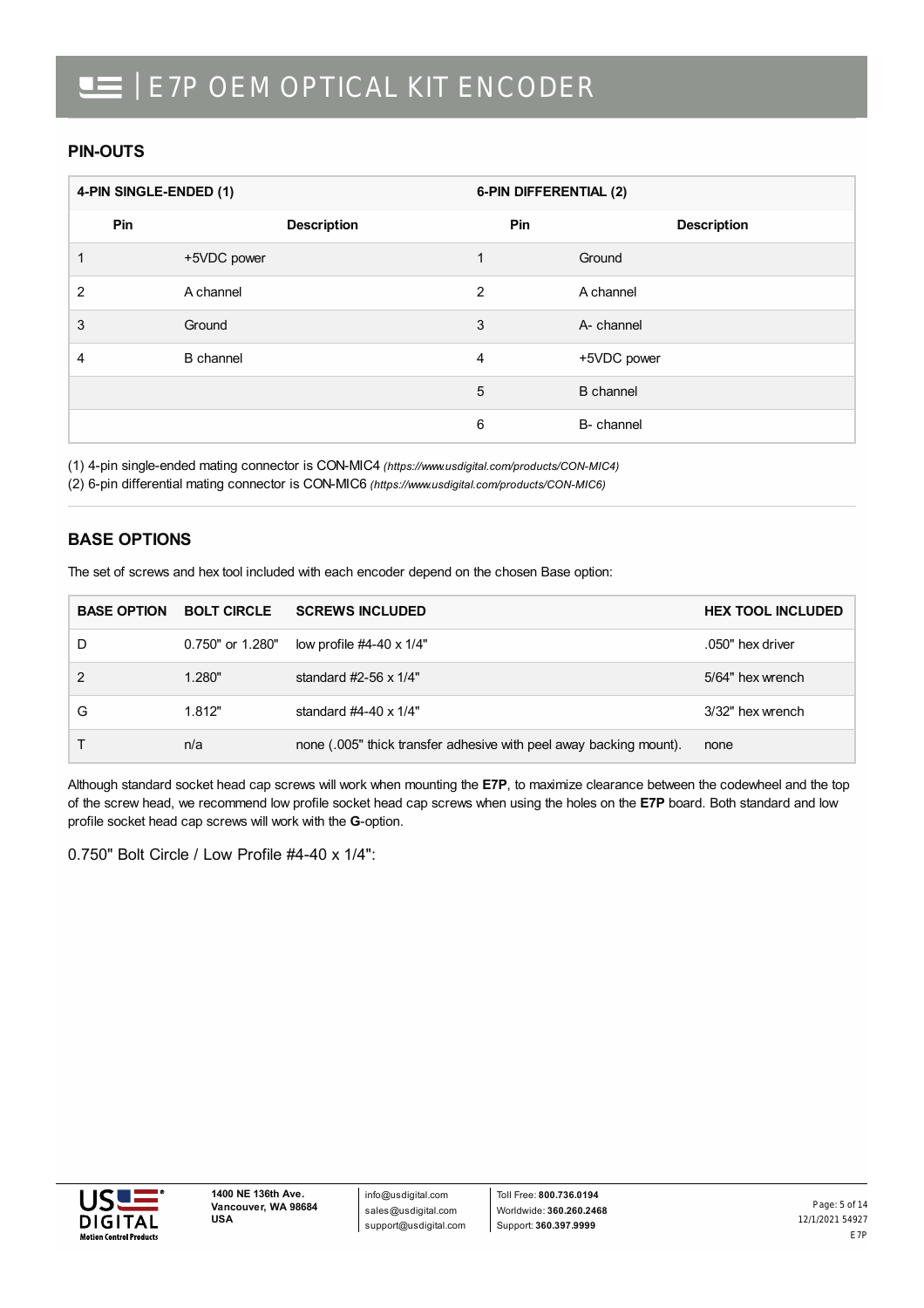

1.280" Bolt Circle / Low Profile #4-40 x 1/4":



info@usdigital.com sales@usdigital.com support@usdigital.com

Toll Free: **800.736.0194** Worldwide: **360.260.2468** Support: **360.397.9999**

12/1/2021 54927 E7P Page: 6 of 14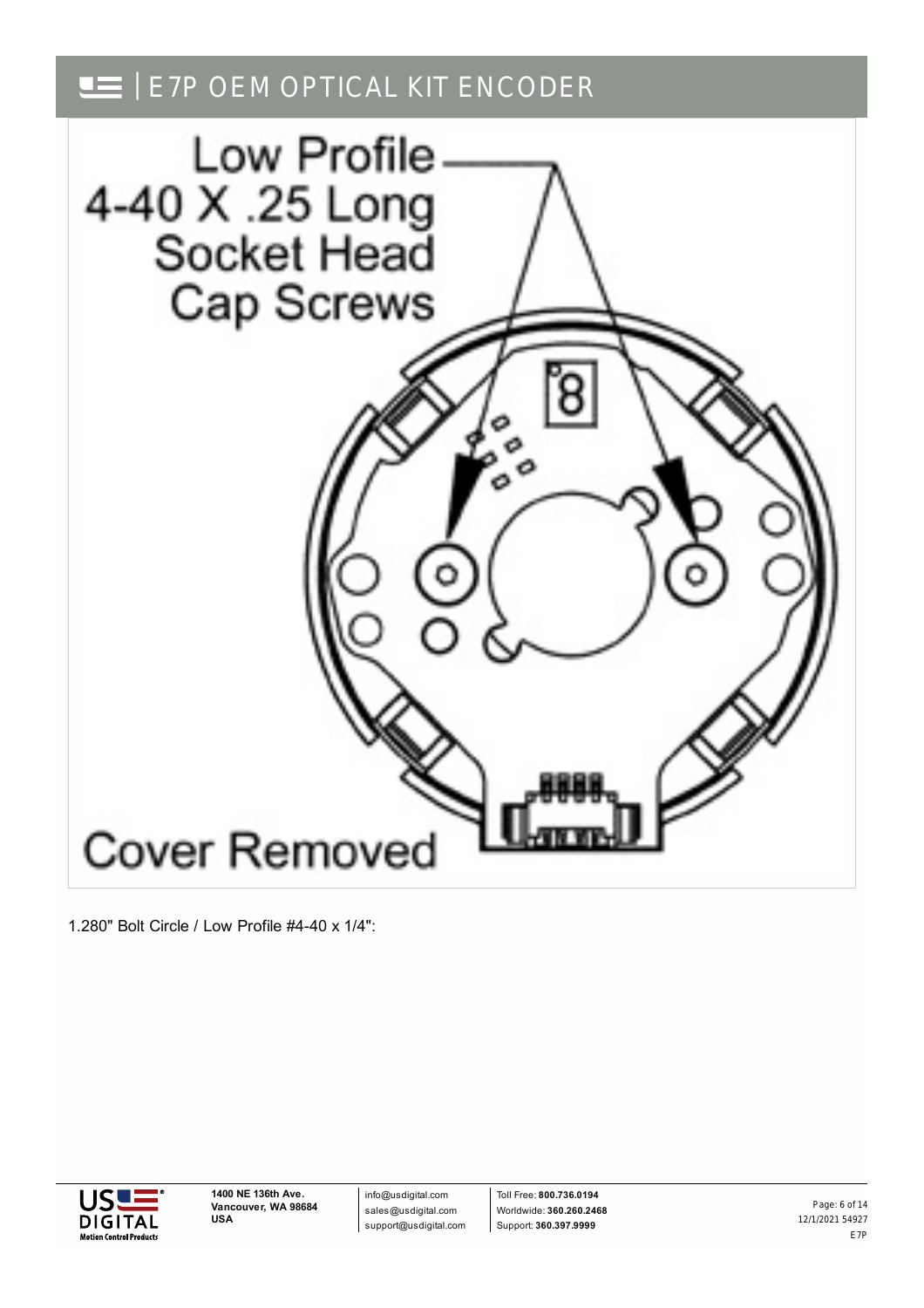

1.280" Bolt Circle / #2-56 x 1/4" (2-option):



info@usdigital.com sales@usdigital.com support@usdigital.com

Toll Free: **800.736.0194** Worldwide: **360.260.2468** Support: **360.397.9999**

12/1/2021 54927 E7P Page: 7 of 14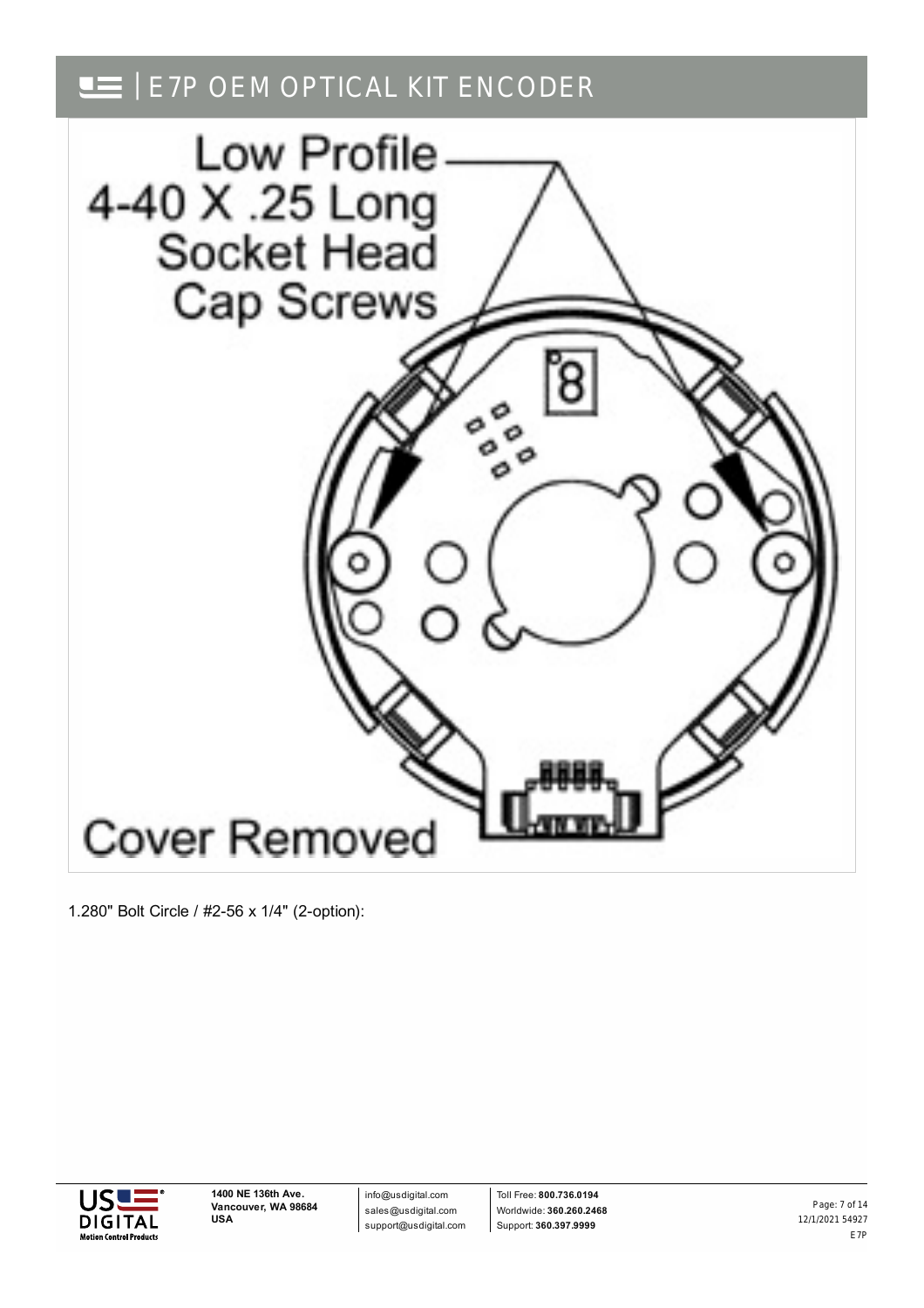

Provides two #2-56 x " screws in place of two #4-40 x 1/4".

1.812" Bolt Circle / #4-40 x 1/4" (G-option):



info@usdigital.com sales@usdigital.com support@usdigital.com

Toll Free: **800.736.0194** Worldwide: **360.260.2468** Support: **360.397.9999**

12/1/2021 54927 E7P Page: 8 of 14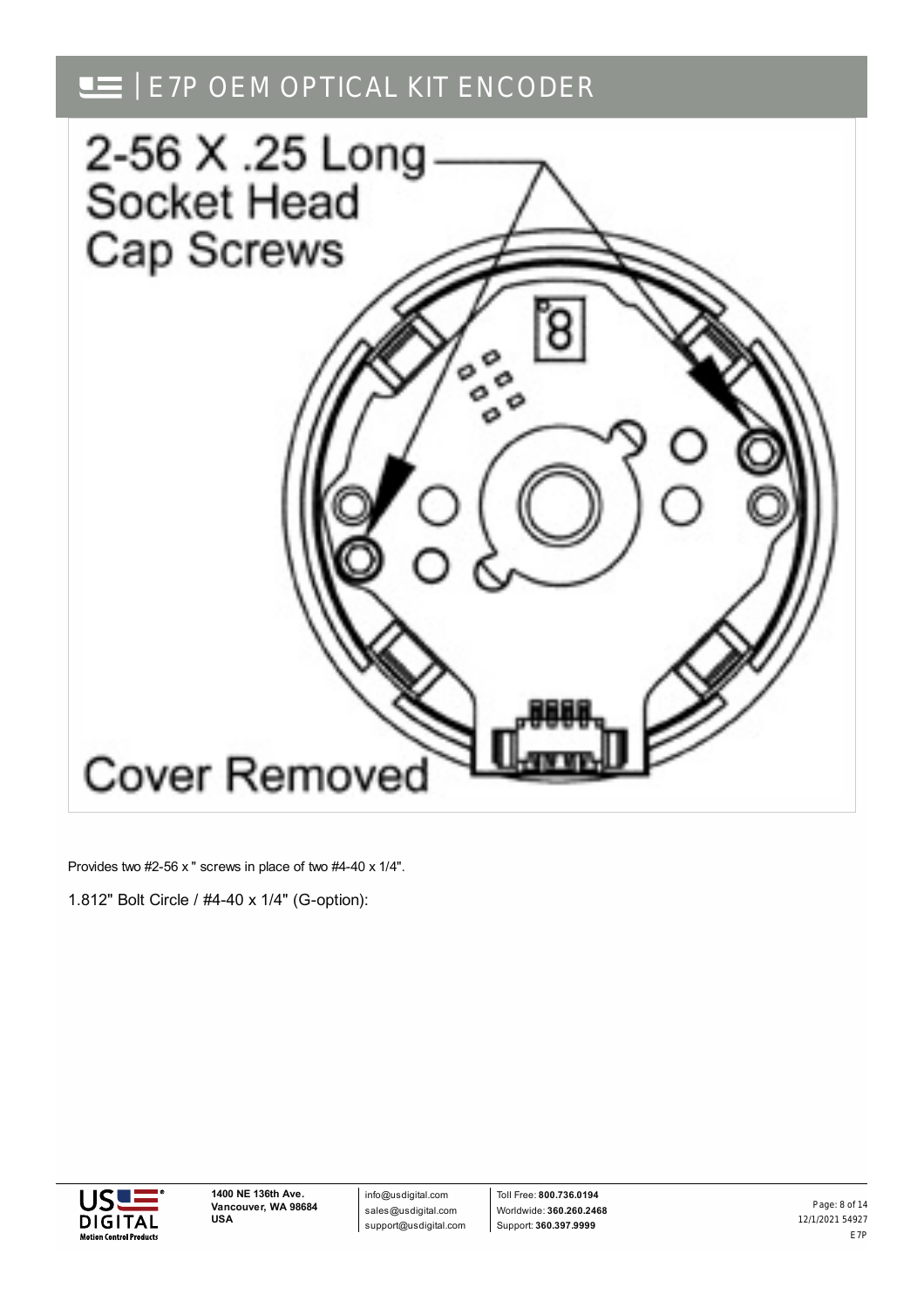

Provides mounting ears on the base allowing for a 1.812" bolt circle.

**T-option: Transfer adhesive base**



**1400 NE 136th Ave. Vancouver, WA 98684 USA**

info@usdigital.com sales@usdigital.com support@usdigital.com

Toll Free: **800.736.0194** Worldwide: **360.260.2468** Support: **360.397.9999**

12/1/2021 54927 E7P Page: 9 of 14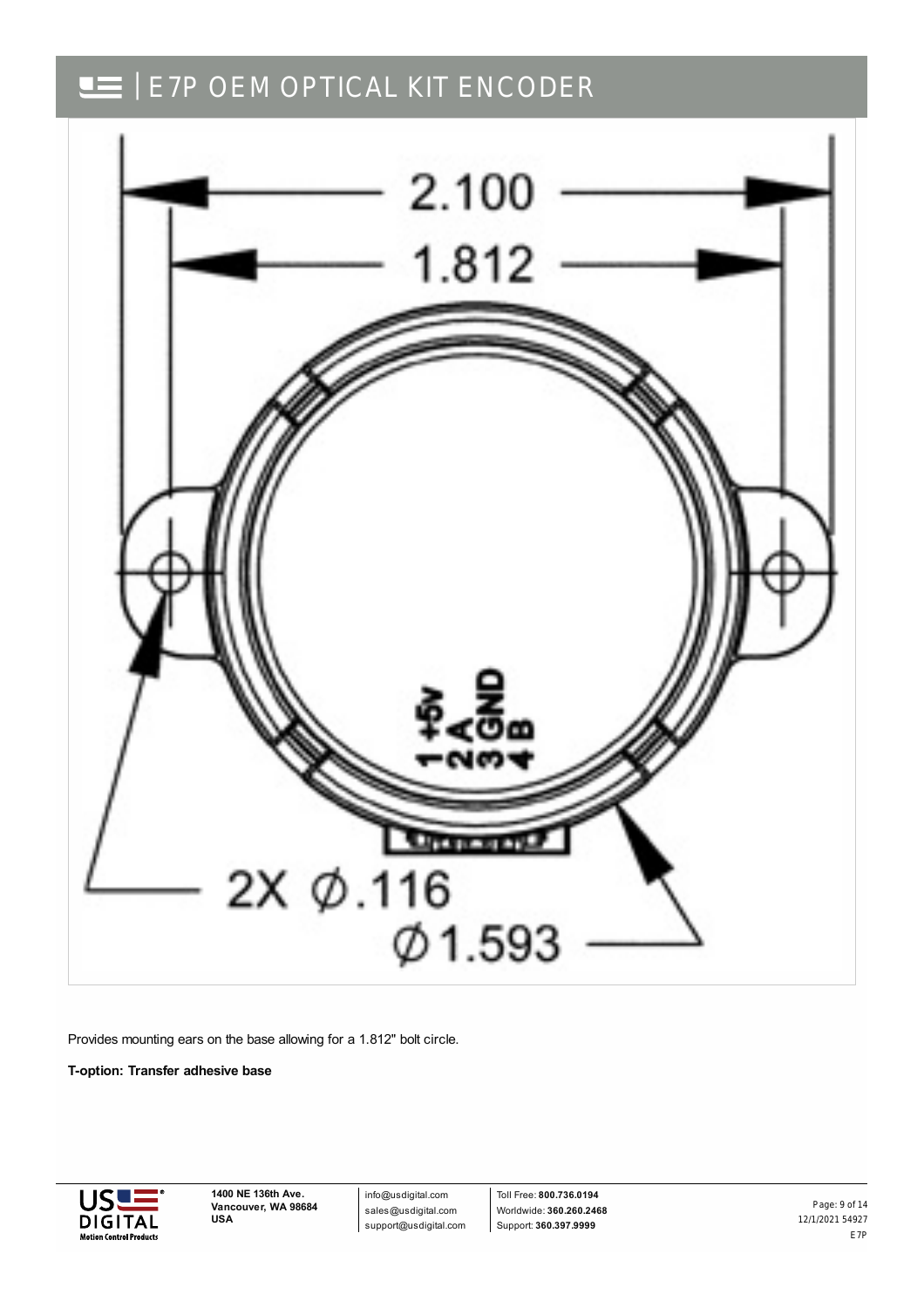

The **T**-option base provides a transfer adhesive (with peel-off backing) that may be used when mounting holes are not available. A centering tool is required when using this option.

### **COVER OPTIONS**

**Compact (C-option) provides the lowest profile:**



info@usdigital.com sales@usdigital.com support@usdigital.com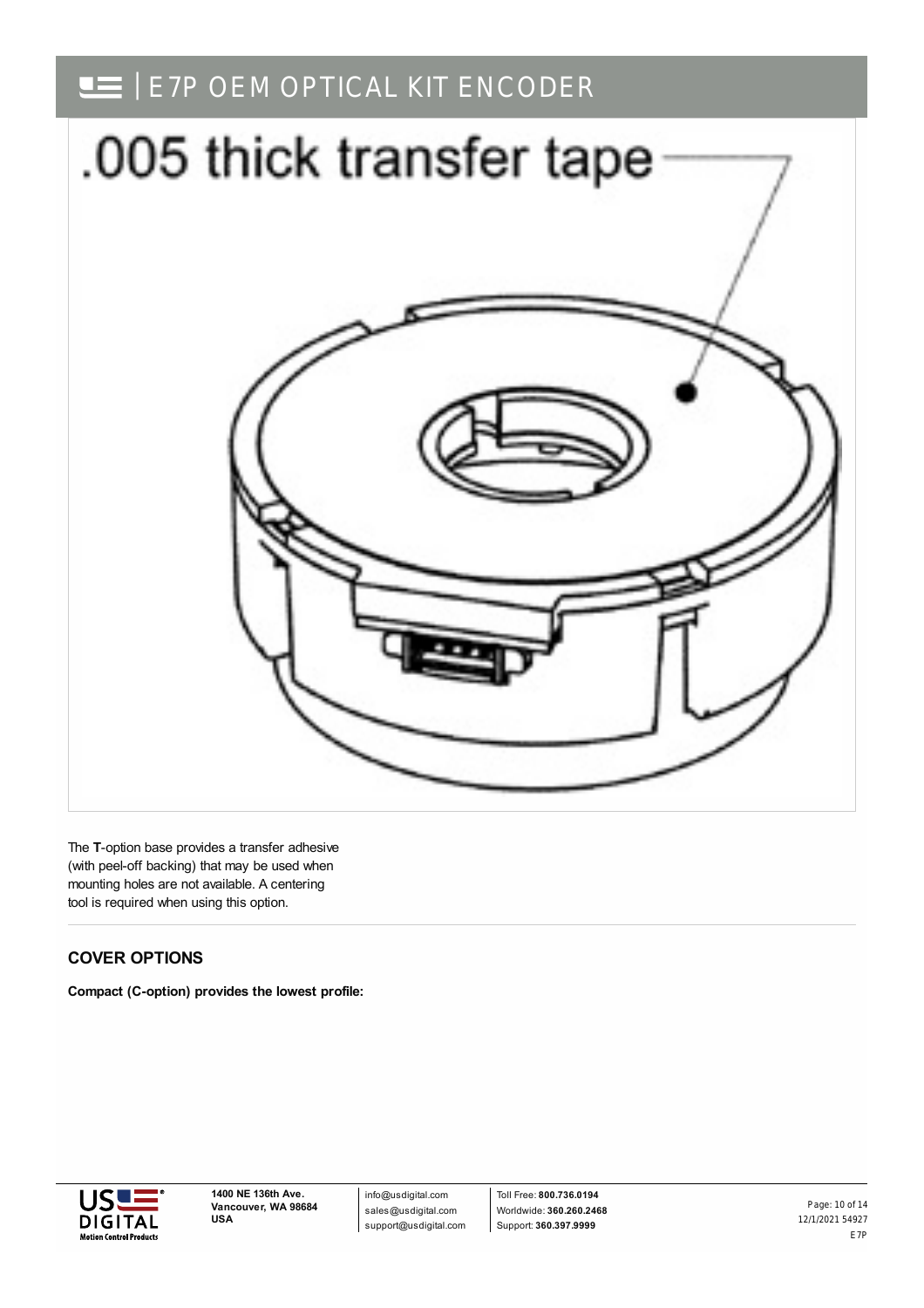

**Cover Extension (E-option) provides space in the cover for longer shafts up to 0.836":**



info@usdigital.com sales@usdigital.com support@usdigital.com

Toll Free: **800.736.0194** Worldwide: **360.260.2468** Support: **360.397.9999**

12/1/2021 54927 E7P Page: 11 of 14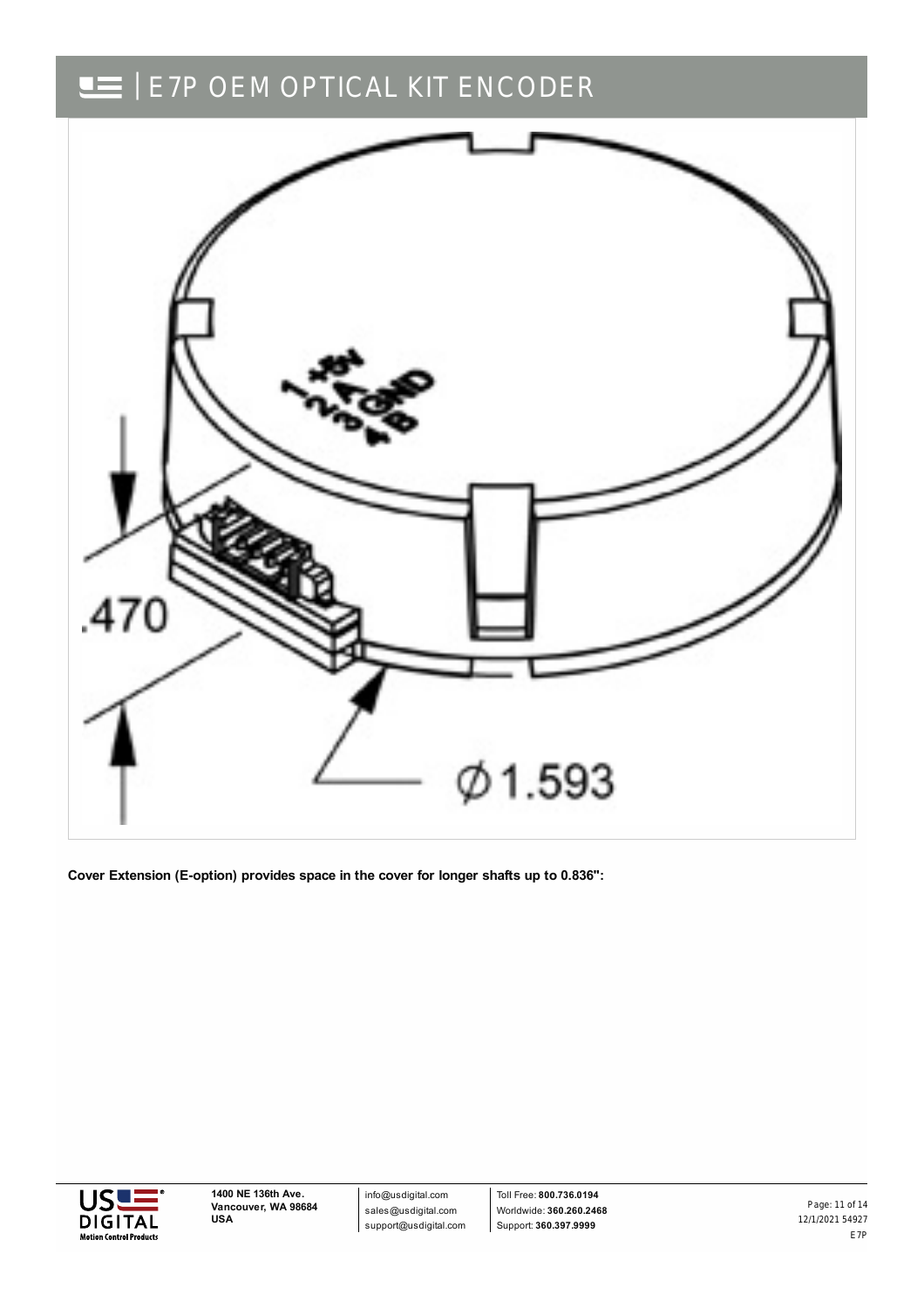

**Hole in Cover (H-option) provides a 0.452" diameter hole in the cover for shafts:**



info@usdigital.com sales@usdigital.com support@usdigital.com

Toll Free: **800.736.0194** Worldwide: **360.260.2468** Support: **360.397.9999**

12/1/2021 54927 E7P Page: 12 of 14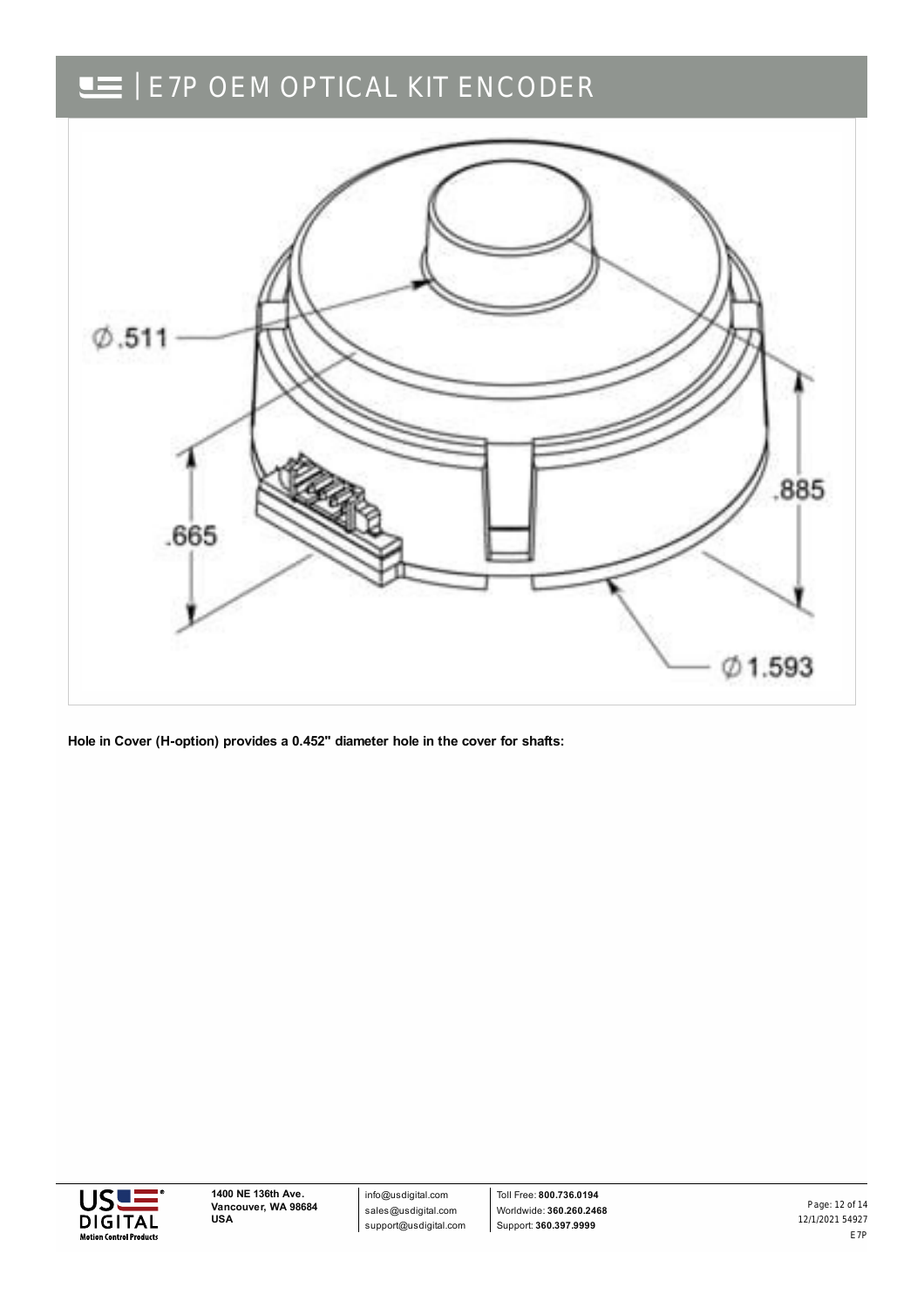

#### **ACCESSORIES**

#### **1. Centering Tool**

The centering tool is only included with the **-3** packaging option. It has to be ordered separately for other packaging options.

#### **Part #: CTOOL - (Shaft Diameter)**

**Description:** This reusable tool provides a simple method for accurately centering the **E7P** base to the shaft. A centering tool is highly recommended when using the **T**-option transfer adhesive.

#### **2. Spacer Tool**

A spacer tool is included for all packaging options.

#### **Part #: SPACER-E7P**

**Description:** This reusable tool is used to properly space the codewheel from the encoder.



**1400 NE 136th Ave. Vancouver, WA 98684 USA**

info@usdigital.com sales@usdigital.com support@usdigital.com

Toll Free: **800.736.0194** Worldwide: **360.260.2468** Support: **360.397.9999**

12/1/2021 54927 E7P Page: 13 of 14